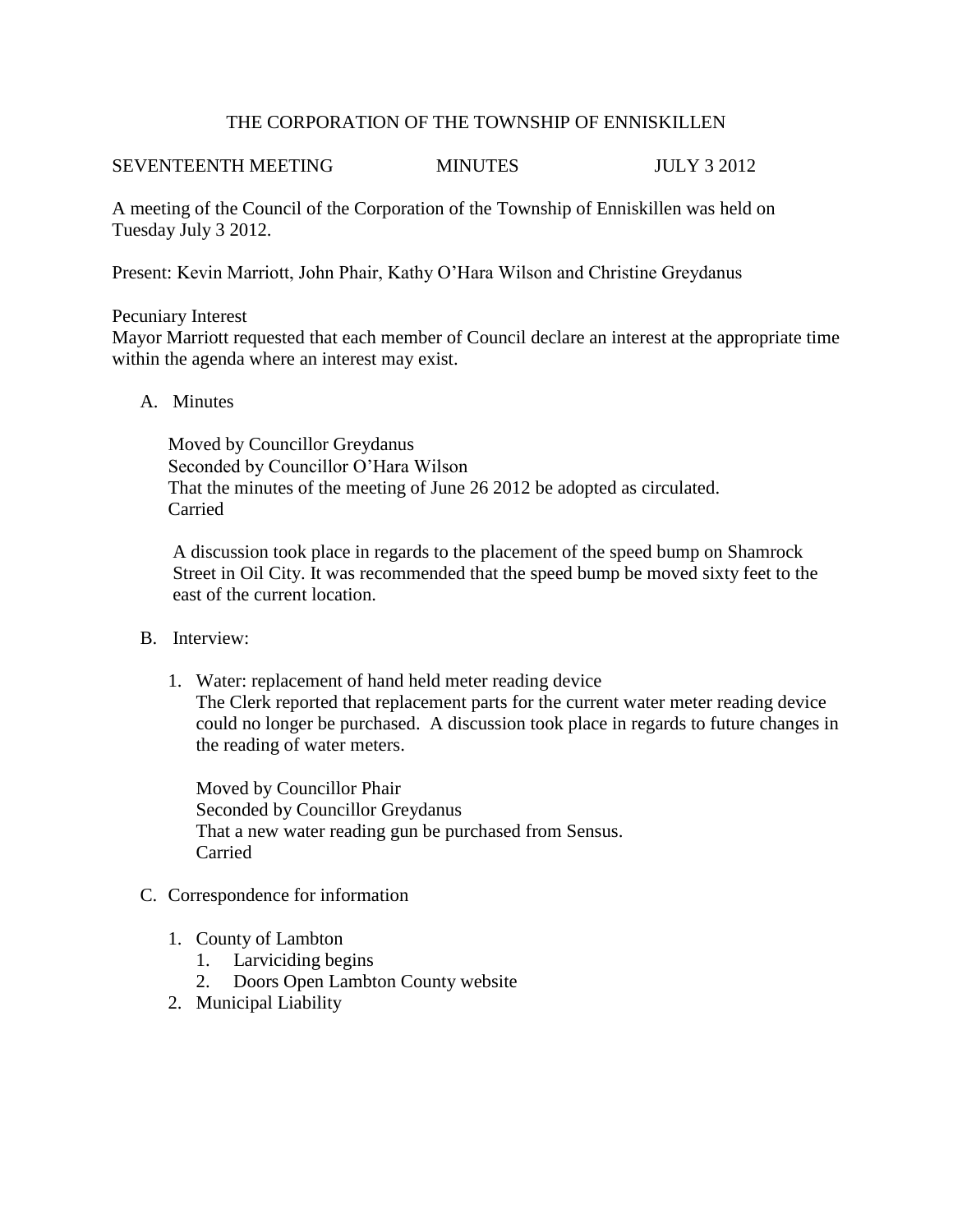## SEVENTEENTH MEETING 2 JULY 3 2012

 Moved by Councillor Greydanus Seconded by Councillor O'Hara Wilson That correspondence items 1-2 be received and filed. Carried.

 Moved by Councillor O'Hara Wilson Seconded by Councillor Greydanus That the Council move in camera under Section 239 2 (b) of the Municipal Act to discuss a personal matter about an identifiable individual. Carried.

 Moved by Councillor Greydanus Seconded by Councillor Phair That the in camera meeting be adjourned to move into an open session of Council. Carried.

 Kelly Bedard the property standards officer was present to provide updates on two property standards orders.

 She presented the two estimates for a clean-up of a property on Courtright Line. Ms. Bedard provided a statement of the remaining materials to be removed from the site.

 Moved by Councillor Greydanus Seconded by Councillor O'Hara Wilson That the property standards officer provide the owner notice of the cost of the clean-up and if the property was not brought up to standards that clean up proceed after July 16

2012.

Carried.

 The property standards officer provided a report on 2725 Marthaville Road. Two clean up estimates were circulated for the property.

 Moved by Councillor Phair Seconded by Councillor O'Hara Wilson That the property standards officer be directed to send a final notice to the owner with the estimated cost for the clean-up and report back to Council on July 17 2012. Carried.

#### D. Correspondence requiring motions

1. Resolution Lambton Shores Electromagnetic Radiation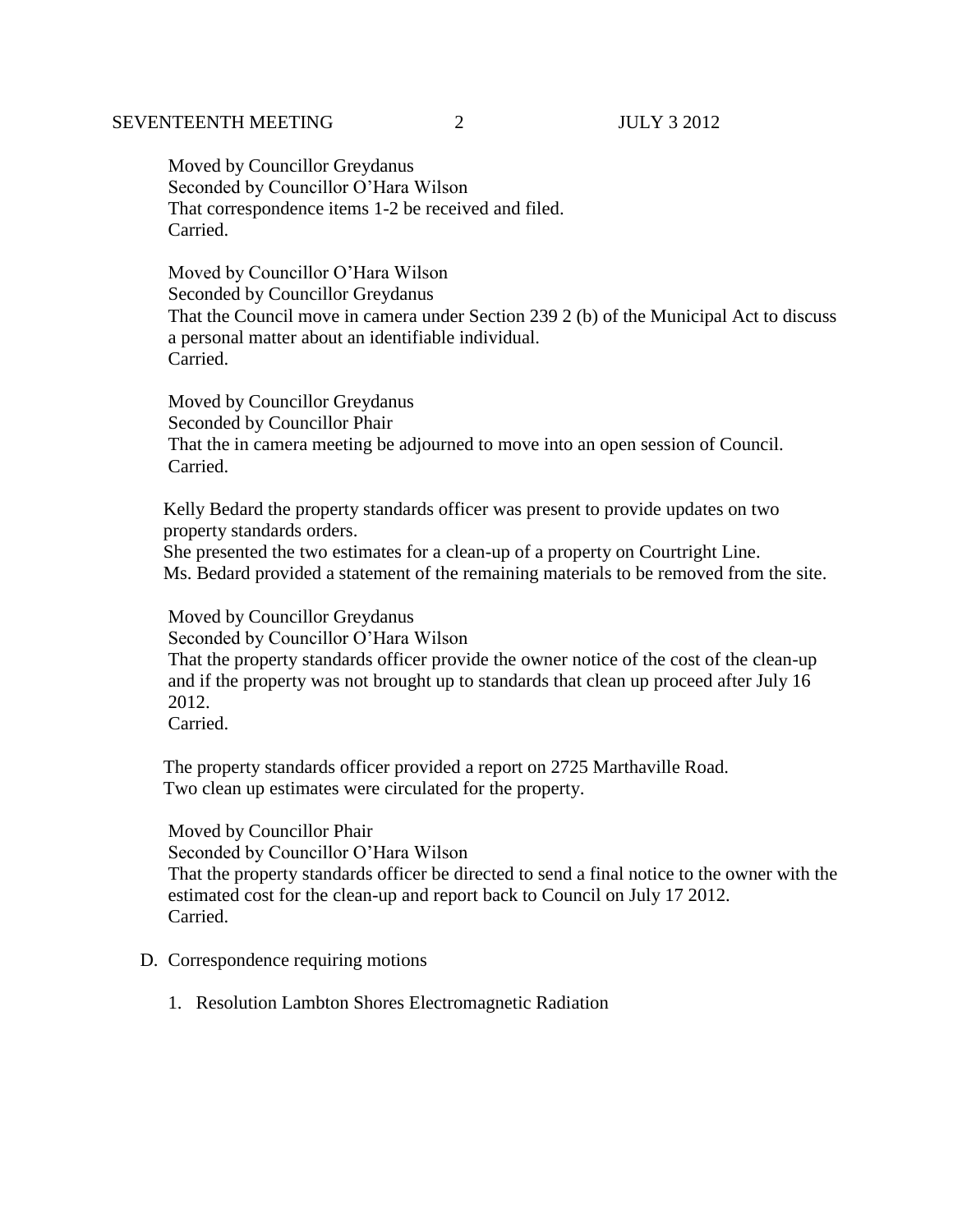Moved by Councillor Phair Seconded by Councillor Greydanus That the resolution from Lambton Shores concerning Electromagnetic Radiation be received and filed. Carried.

2. Resolution Cambridge- changes to OHIP practices in Ontario

Moved by Councillor Greydanus Seconded by Councillor Phair That the resolution from Cambridge concerning changes to OHIP practices be received and filed. Carried.

3. Resolution Norfolk County- Policing costs, service level and delivery methods

Moved by Councillor Greydanus Seconded by Councillor Phair That the resolution from Norfolk County concerning policing costs, service level and delivery methods be supported. Carried.

4. Resolution Norfolk County Support for Bill 11- S/W Ontario Development Fund

Moved by Councillor Phair Seconded by Councillor Greydanus That the resolution from Norfolk County concerning support to Bill 11 the Southwestern Ontario Development Fund be received and filed. Carried.

#### E. Accounts

 Moved by Councillor O'Hara Wilson Seconded by Councillor Greydanus That the accounts be paid as circulated: Cheque: 4834-4866: \$ 45,564.26 Carried.

- F. Bylaws
	- 1. Bylaw 30 of 2012 Amendment to Procedural Bylaw
	- 2. Bylaw 36 of 2012 Confirmation Bylaw
	- 3. Bylaw 38 of 2012 Appointment Bylaw